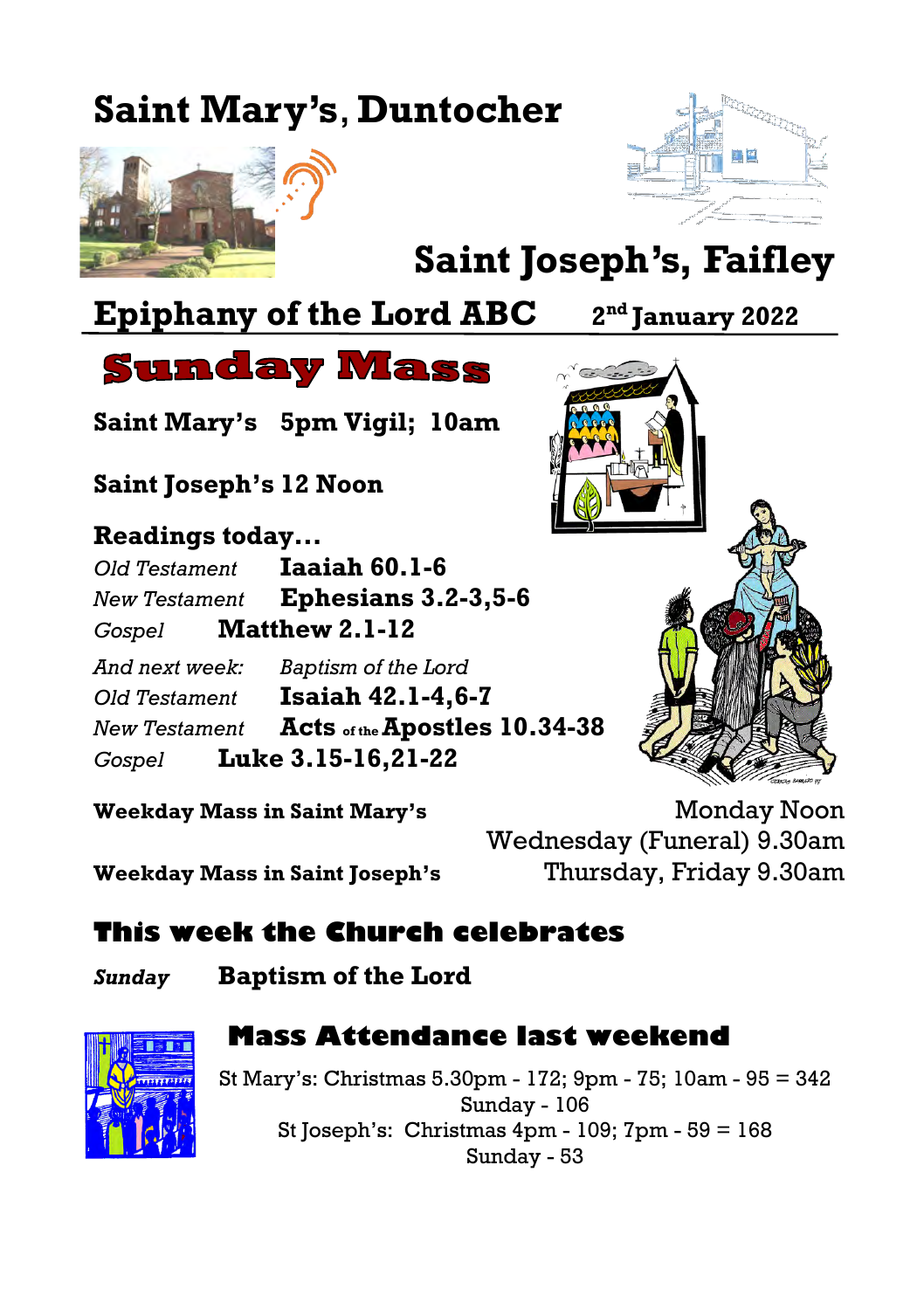#### **Thank You**

*for your ongoing support… Please think of payment through a bank.*



*We need you to tell us what to do with donations & intentions posted through the door.*

## **£ The Bottom Line £ St Mary** *Gift Aid Collection Donation Total* **1st** £110 £654 £0 £764 **August** Banked<sup>o</sup> Only appears monthly **£0 2nd\*** £0 £428 £0 £428 **August** Banked<sup>o</sup> Only appears monthly **EQ St Joseph**  $\text{\pounds}0$   $\text{\pounds}512$   $\text{\pounds}0$   $\text{\pounds}504$ **August** Banked<sup>•</sup> Only appears monthly **£0 Thank you for your generosity** *To support us and reduce cash handling by our volunteers, you can pay through your bank to:* Royal Bank of Scotland Sort Code for all …. 831710 **St Mary's Parish ……………..** Account 00253583 **St Mary's Building Fund …..** Account 00254571 **St Joseph's Parish …………...** Account 00253591 **Second Collections**

Today & Next Weekend: Parish\*

#### **New Year Greetings**

Fr. Paul and Deacon John would like to wish parishioners and their families of both St. Mary's and St. Joseph's a happy New Year praying that 2022 will be an opportunity for new beginnings and a year of fulfilment and happiness.

#### **Coming to Mass**

While it is encouraging to see people returning to the Church, please do not come to Church if you feel unwell or are showing signs of Covid-19. While it is important to look after yourself and keep safe, it is equally important to think of each other as well. Although many of us have been double jabbed, that does not mean we cannot catch the virus. We have all heard stories of those who have caught the virus who thought that being double jabbed would exclude them. Please be sensible at this challenging time.